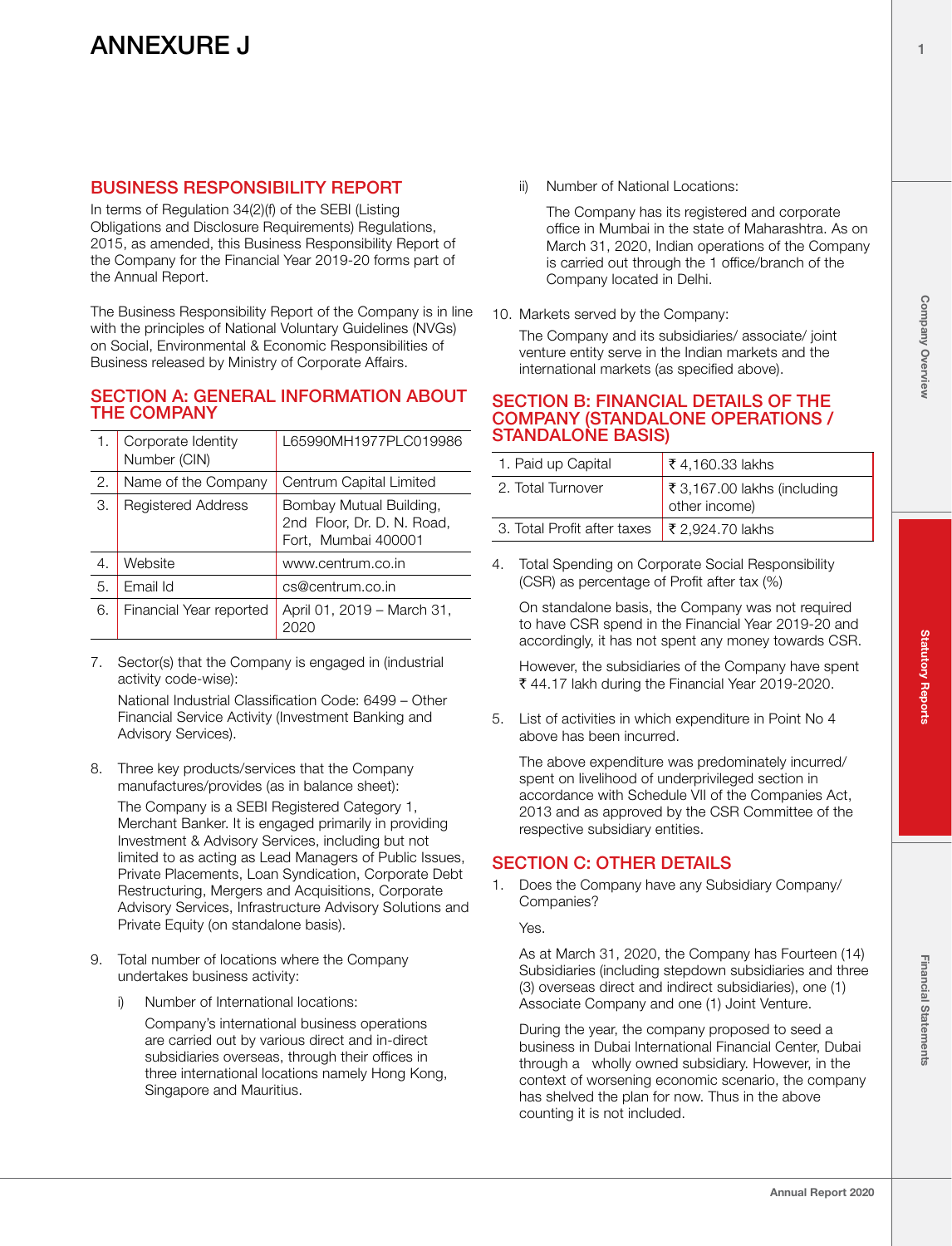2. Do the Subsidiary Company/Companies participate in the BR initiatives of the parent Company? If yes, then indicate the number of such subsidiary company(s).

The Company and its Subsidiaries are engaged in financial services. BR Policies / initiatives adopted by the Company are implemented across all Indian and Overseas subsidiaries, subject to compliance of local laws for subsidiaries in overseas territories.

3. Do any other entity/entities (e.g. suppliers, distributors etc.) that the Company does business with participate in the BR initiatives of the Company? If yes, then indicate the percentage of such entity /entities (Less than 30 %, 30-60%, More than 60%)

No.

#### SECTION D: BR INFORMATION

- 1. Details of Director/Directors responsible for BR:
	- a) Details of the Director/Directors responsible for implementation of the BR policy/policies:

All Corporate Policies including the Policies forming part of Business Responsibility Reporting are engrained in day-to-day business operations of the Company and are implemented by the Management of the Company at all levels. The responsibility for implementation of BR Policies of the Company is ultimately shouldered by Mr. Jaspal Singh Bindra (DIN- 00128320), Executive Chairman of the Company.

b) Details of the BR head:

| Sr.           | <b>Particulars</b> | <b>Details</b>                  |
|---------------|--------------------|---------------------------------|
|               | <b>DIN Number</b>  | 00128320                        |
| $\mathcal{P}$ | Name               | Mr. Jaspal Singh Bindra         |
| 3             | Designation        | Executive Chairman              |
| 4             | Telephone Number   | 022 4215 9000                   |
| 5             | E mail Id          | jaspal.bindra@centrum.<br>co.in |

#### Principle-wise (as per NVGs) BR Policy/policies

National Voluntary Guidelines (NVGs) on social, environmental and economic responsibilities of business prescribed by the Ministry of Corporate Affairs advocates the nine principles as detailed below:

- P1: Businesses should conduct and govern themselves with Ethics, Transparency and Accountability.
- P2: Businesses should provide goods and services that are safe and contribute to sustainability throughout their life cycle.
- P3: Businesses should promote the well-being of all employees.
- P4: Businesses should respect the interests of, and be responsive towards all stakeholders, especially those who are disadvantaged, vulnerable and marginalized.
- P5: Businesses should respect and promote human rights.
- P6: Business should respect, protect, and make efforts to restore the environment.
- P7: Businesses, when engaged in influencing public and regulatory policy, should do so in a responsible manner.
- P8: Businesses should support inclusive growth and equitable development.
- P9: Businesses should engage with and provide value to their customers and consumers in a responsible manner. The principle wise responses are given below:

 $\overline{2}$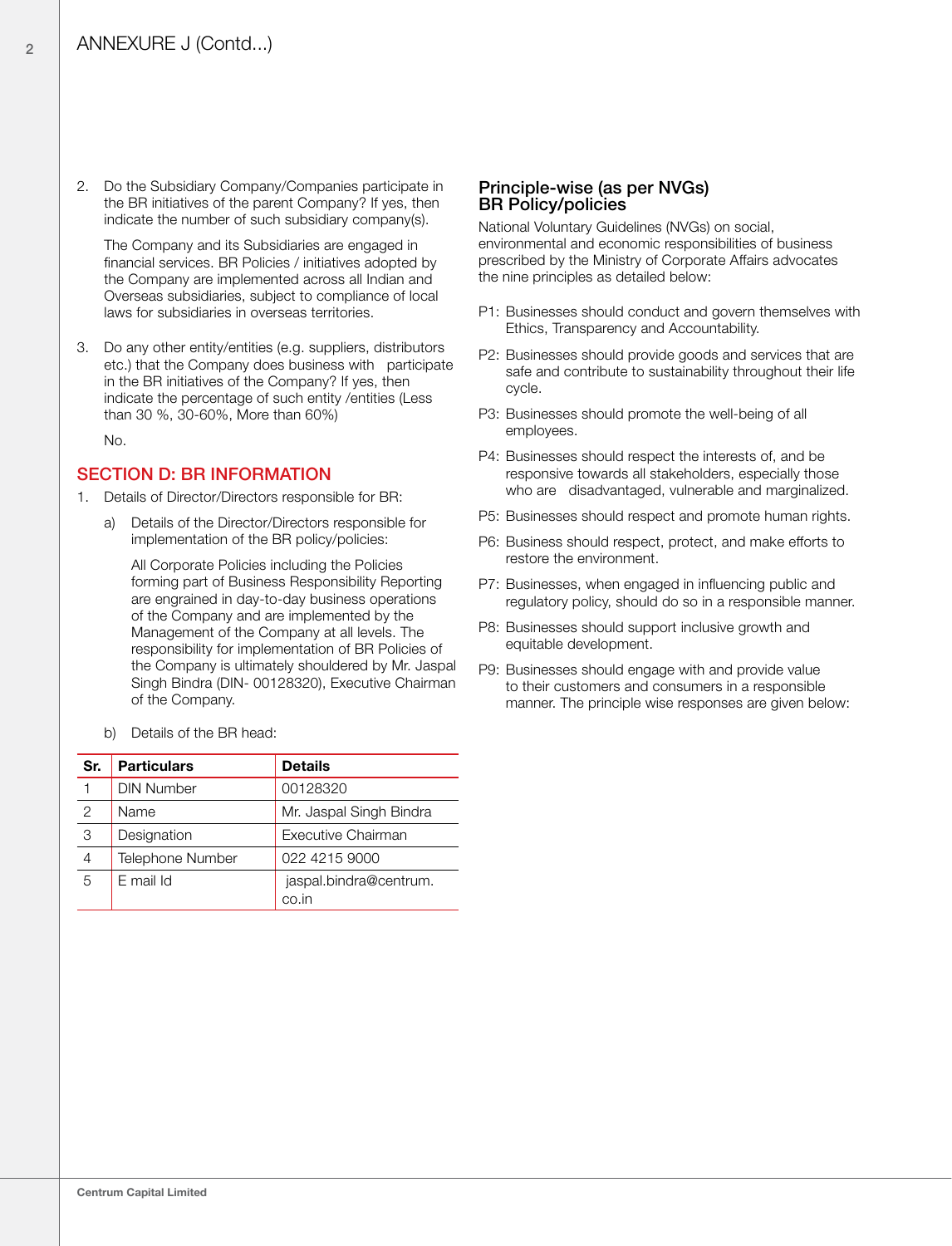| S.<br>N.       | Questions                                                                                                                                                  | <b>Business</b><br><b>Ethics</b>                                                                                                                                                                                                                                         | Product<br>Responsibility | Employee<br>Wellbeing | Shareholder<br>Engagement | Human<br>Rights | Environment<br>Protection                                                        | Public &<br>Regulatory<br>Policy | <b>CSR</b>     | Customer<br>relation |
|----------------|------------------------------------------------------------------------------------------------------------------------------------------------------------|--------------------------------------------------------------------------------------------------------------------------------------------------------------------------------------------------------------------------------------------------------------------------|---------------------------|-----------------------|---------------------------|-----------------|----------------------------------------------------------------------------------|----------------------------------|----------------|----------------------|
|                |                                                                                                                                                            | P <sub>1</sub>                                                                                                                                                                                                                                                           | P <sub>2</sub>            | P <sub>3</sub>        | P <sub>4</sub>            | P <sub>5</sub>  | P <sub>6</sub>                                                                   | P7                               | P <sub>8</sub> | P <sub>9</sub>       |
| $\mathbf{1}$   | Do you have a Policy/<br>policies for                                                                                                                      | Yes                                                                                                                                                                                                                                                                      | No (Refer note 1)         | Yes                   | Yes                       | Yes             | No (Refer<br>Note 2)                                                             | No (Refer<br>Note 3)             | Yes            | Yes                  |
| $\overline{2}$ | Has the Policy been<br>formulated<br>in consultation with<br>the relevant<br>Stakeholders?                                                                 | Yes                                                                                                                                                                                                                                                                      |                           | Yes                   | Yes                       | Yes             |                                                                                  | Yes                              | Yes            | Yes                  |
| 3              | Does policy conform<br>to any national/<br>international<br>standards                                                                                      | All the policies are formulated in accordance with the applicable regulatory/ statutory reguirements and Industry standards.                                                                                                                                             |                           |                       |                           |                 |                                                                                  |                                  |                |                      |
| $\overline{4}$ | Has the policy been<br>approved by the<br>board?<br>If yes has it been<br>signed by MD/ CEO/<br>appropriate Board<br>Director?                             | Yes                                                                                                                                                                                                                                                                      |                           | Yes                   | Yes                       | Yes             |                                                                                  |                                  | Yes            | Yes                  |
| 5              | Des the Company<br>have a specified<br>committee of the<br>Board/Director/<br>Official to oversee<br>implementation of<br>the policy?                      | Yes                                                                                                                                                                                                                                                                      | L.                        | Yes                   | Yes                       | Yes             | $\overline{\phantom{a}}$                                                         |                                  | Yes            | Yes                  |
| 6              | Indicate the link<br>for the policy to be<br>viewed online                                                                                                 | Most of the relevant policies are disseminated and uploaded for information of relevant stakeholders and<br>employees, either on the Company's intranet site or on the corporate website of the Company www.centrum.co.in                                                |                           |                       |                           |                 |                                                                                  |                                  |                |                      |
| $\overline{7}$ | Has the policy been<br>formally<br>communicated<br>to all relevant<br>internal and external<br>stakeholders?                                               | Yes #                                                                                                                                                                                                                                                                    |                           | Yes #                 | Yes #                     | Yes #           | Yes #                                                                            |                                  |                | Yes #                |
| 8              | Does the Company<br>have in house<br>structure to<br>implement the<br>policy?                                                                              | All corporate policies including policies forming part of Business Responsibility Reporting are engrained in all day-<br>to-day business operations of the Company and are implemented at all Management levels and monitored by<br>Executive Chairman from time to time |                           |                       |                           |                 |                                                                                  |                                  |                |                      |
| 9              | Does the Company<br>have a grievance<br>redressal mechanism<br>related to the<br>policy to address<br>stakeholders<br>grievances related to<br>the policy? | Yes                                                                                                                                                                                                                                                                      |                           | Yes                   | Yes                       | Yes             |                                                                                  |                                  | Yes            | Yes                  |
| 10             | Has the Company<br>carried out<br>independent audit/<br>evaluation of the<br>working of this policy<br>by an internal or<br>external agency?               |                                                                                                                                                                                                                                                                          |                           |                       |                           |                 | All the policies and processes are subject to internal review from time to time. |                                  |                |                      |

## A. Details of Compliance (Reply in Y/N)

# Except the CSR Policy of the Company, all the other policies of the Company are internal documents and are not accessible to the public. These policies have been uploaded on intranet portal of the Company, which is accessible, interalia, to all the employees of the Company.

Note 1: The core business area of Centrum Group is to provide financial services. Considering the nature of business of the Company, Principle - 2 may not be strictly applicable. Centrum Group, however, complies with the applicable regulations in respect of its operations.

Note 2: The questions pertaining to Principle 6 are not substantially relevant to Centrum group given that the group operates in financial service sector. Centrum Group along with its employees takes initiatives to reduce consumption of energy and also makes continuous efforts to ensure that there is an optimum utilization of the available resources (like paper, water, etc.) with minimum or no wastage at all.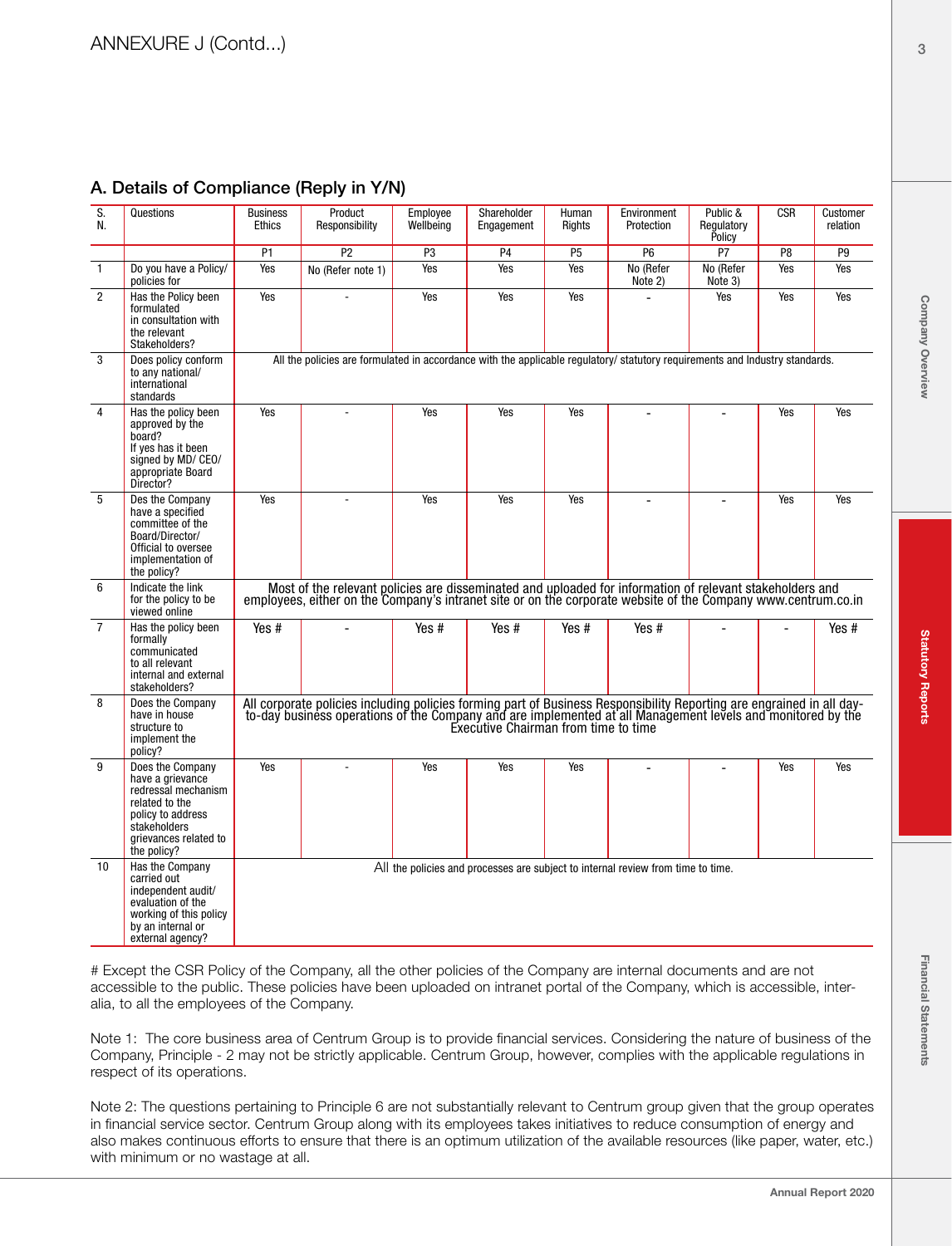Note 3: The core business of Centrum Group is to provide financial services and hence Principle 7 has limited applicability.

However, the Company endeavour has to comply with all the applicable rules and regulations with respect to its services. We attempt to be transparent, fair in our advice, and responsive to the customer requirements and feedback.

# B. If answer to the question at Sr. No 1 against any principle, is "No", please ex- plain why:

The Company has adopted various policies/code in relation to Ethics, Bribery and Corruption and the same are applicable to group entities as well.

How many stakeholders' complaints have been received in the past financial year and what percentage was satisfactorily resolved by the management? If so, provide details thereof, in about 50 words or so.

As mentioned in the Corporate Governance Report, no complaints were received from shareholders of the Company during the Financial Year 2019-20. Additionally,

|                |                                     | P1 | P <sub>2</sub> | P3 | P4 | P <sub>5</sub> | P6 | P7         | P8 | P <sub>9</sub> |
|----------------|-------------------------------------|----|----------------|----|----|----------------|----|------------|----|----------------|
|                | The Company has not                 |    |                |    |    |                |    |            |    |                |
|                | understood the principles.          |    |                |    |    |                |    |            |    |                |
| 2              | The Company is not at a stage       |    |                |    |    |                |    |            |    |                |
|                | where it finds itself in a position |    |                |    |    |                |    |            |    |                |
|                | to formulate and implement the      |    |                |    |    |                |    |            |    |                |
|                | policies on specified principles    |    |                |    |    |                |    |            |    |                |
| 3              | The Company does not have           |    |                |    |    |                |    |            |    |                |
|                | financial or manpower resources     |    |                |    |    |                |    |            |    |                |
|                | available for the task              |    |                |    |    |                |    |            |    |                |
| $\overline{4}$ | It is planned to be done within     |    |                |    |    |                |    |            |    |                |
|                | next six month                      |    |                |    |    |                |    |            |    |                |
| 5              | It is planned to be done within     |    |                |    |    |                |    |            |    |                |
|                | next one year                       |    |                |    |    |                |    |            |    |                |
| 6              | Any other reason (Please            |    | $\sqrt{ }$     |    |    |                |    | $\sqrt{ }$ |    |                |
|                | specify)- Kindly refer to the notes |    |                |    |    |                |    |            |    |                |
|                | forming part of Table A above       |    |                |    |    |                |    |            |    |                |

#### 3. Governance related to BR:

Indicate the frequency with which the Board of Directors, Committee of the Board or CEO assesses the BR performance of the Company. Within 3 months, 3-6 months, Annually, More than 1 year –

Though BR performance is an ongoing process, the Board of Directors/ Committee of the Board assess the same annually.

Does the Company publish a BR or sustainability Report? What is hyperlink for viewing this report? How frequently it is published?

Yes, the BR Report is a part of the Annual Report of the Company and is available on the website of the Company at www.centrum.co.in

# SECTION E: PRINCIPLE-WISE PERFOR- MANCE

#### Principle 1:

Businesses should conduct and govern themselves with Ethics, Transparency and Accountability

Does the policy relating to ethics, bribery and corruption cover only the Company? Yes/No. Does it extend to the Group/Joint Ventures/ Suppliers/ Contractors/NGOs/ Others?

on an ongoing basis, the complaints/ grievances/ views/ suggestions from viewers and other stakeholders are dealt with by the respective functions within the Company.

#### Principle 2:

Businesses should provide goods and services that are safe and contribute to sustainability throughout their life cycle.

The core business area of Centrum Group is to provide financial services. Considering the nature of business of the Company, Principle - 2 may not be strictly applicable. Centrum Group, however, complies with the applicable regulations in respect of its operations.

1. List up to 3 of your products or services whose design has incorporated social or environmental concerns, risks and/or opportunities.

Not Applicable

2. For each such product, provide the following details in respect of resource use (energy, water, raw materials etc.) per unit of product (optional) including

 $\Delta$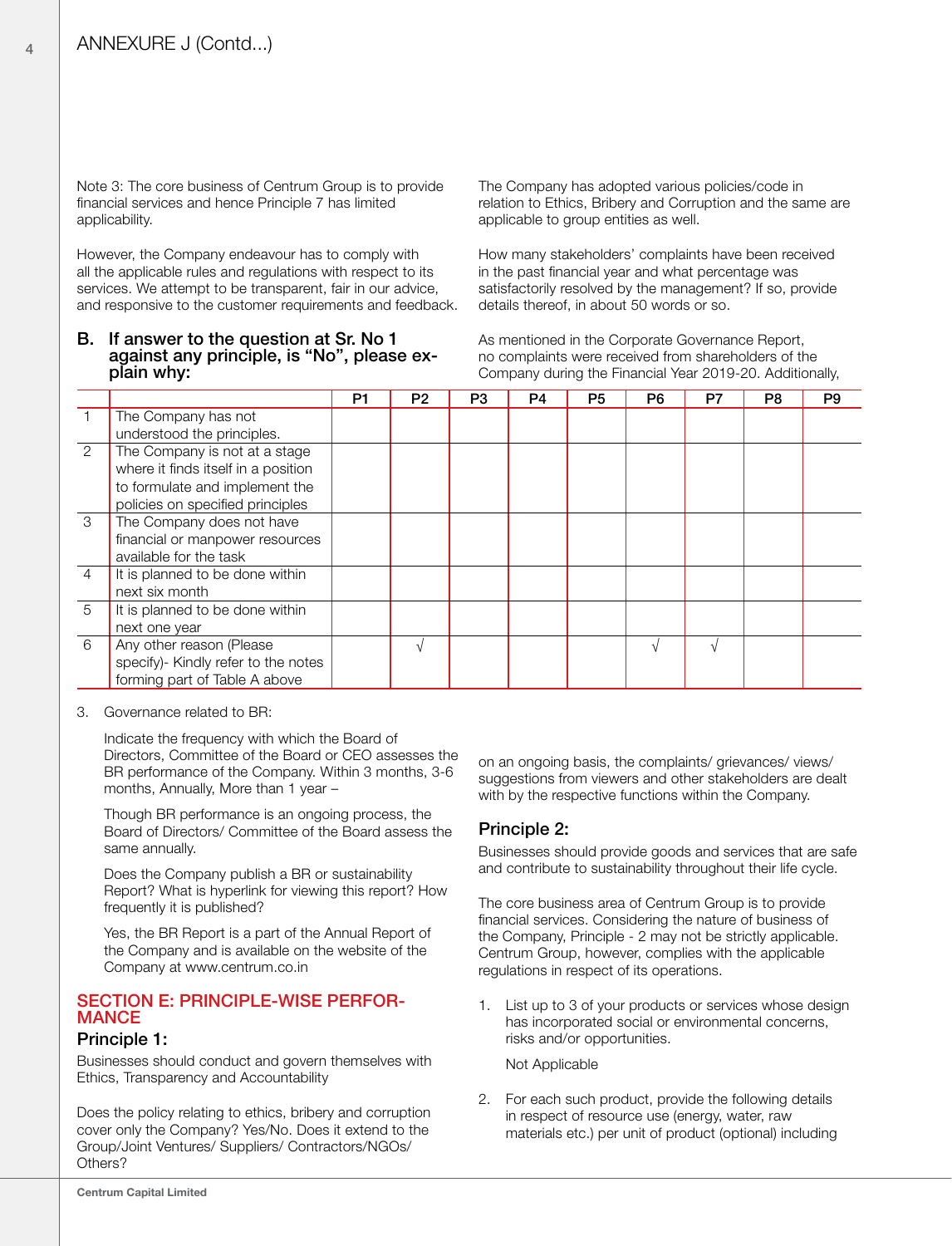a) Reduction during sourcing/production/distribution throughout the value chain and b) Reduction during usage by consumers (energy, water) has been achieved since the previous year?

#### Not Applicable

Does the Company have procedures in place for sustainable sourcing (including transportation)? If yes, what percentage of your inputs was sourced sustainably?

#### Not Applicable

Has Company taken any steps to procure goods and services from local and small producers, including communities surrounding their place of work? If yes, what steps have been taken to improve the capacity and capability of local and small vendors

#### Not Applicable

Does the Company have a mechanism to recycle products and waste? If yes what is the percentage of recycling of products and waste. (Separately as <5%, 5-10%, >10%). Also, provide details thereof, in about 50 words or so.

Not Applicable

## Principle 3:

Business should promote the well-being of all employees

Details of the Company as at March 31, 2020 are as follows:

Please indicate the total number of employees:

55

Please indicate the total number of employees hired on temporary/ contractual /casual basis:

13

Please indicate the number of permanent women employees:

14

Please indicate number of permanent employees with disabilities:

The Company does not specifically track the number of disabled employees. Centrum is an equal opportunity employer and treats all its employees equally.

Do you have employee association that is recognized by management?

Not Applicable.

Please indicate the number of complaints relating to child labour, forced labour, involuntary labour, sexual harassment in the last financial year and pending as on the end of the financial year.

There are no Complaints during the Financial year 2019- 2020

What percentage of your above-mentioned employees were given safety and skill up-gradation training in the last year?

The Company believes in imparting formal and informal trainings to its employees on a continuous basis. The Company has the practice of imparting awareness programmes for prevention of Sexual Harassment Policy, Fire and Safety training/drills mock fire drills as part of basic fire and safety training to all permanent & contractual employees. Apart from this, the Company organises regular induction training for all new employees covering company policies and employee welfare benefits. In addition, specific skill based enhancement programmes are conducted at all levels and Leadership programmes for middle and senior Management team are regularly conducted at Group Level, covering 25 % of employees.

## Principle 4:

Businesses should respect interest of, and be responsive towards all stakeholders, especially those who are disadvantaged, vulnerable and marginalized

Has the Company mapped its internal and external shareholders?

Yes

Out of the above, has the Company identified the disadvantaged, vulnerable and marginalized stakeholders?

Yes

Are there any special initiatives taken by the Company to engage with the disadvantaged, vulnerable and marginalized stakeholders? If so, provide details thereof

CSR spends of the Centrum Group are targeted towards long-term sustainable programs that actively contribute to and support the social and economic development of the society.

5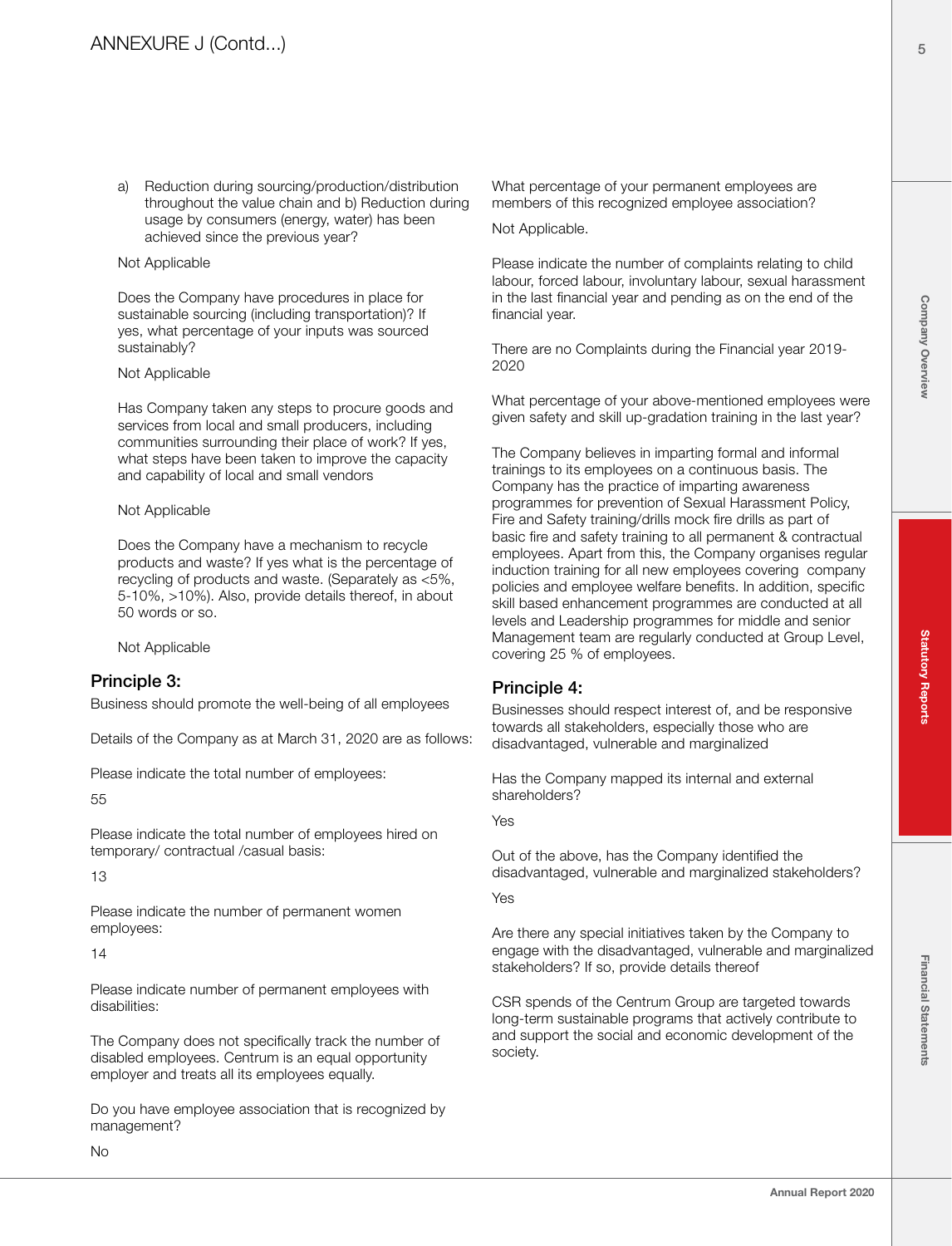#### Principle 5:

Business should respect and promote human rights

1. Does the policy of the Company on human rights cover only the Company or extend to the Group/Joint ventures/ suppliers/ contractors/ NGOs/Others?

Centrum Group has adopted various policies i.e. Code of Conduct, Policy against Sexual Harassment, Whistle Blower Policy, etc which ensures that there is no violation of human rights in its conduct.

2. How many stakeholder complaints have been received in the past financial year and what percent the Management satisfactorily resolved?

During the year under review, no complaint has been filed with respect to human rights violation from any stakeholder.

## Principle 6:

Business should respect, protect, and make efforts to restore the Environment

The questions pertaining to Principle 6 are not substantially relevant to Centrum group given that the group operates in financial service sector. Centrum Group along with its employees takes initiatives to reduce consumption of energy and also makes continuous efforts to ensure that there is an optimum utilization of the available resources (like paper, water, etc.) with minimum or no wastage at all.

1. Does the policy related to principle 6 cover only the Company or extend to the Group/Joint ventures/ suppliers/ contractors/ NGOS/ Others?

Not Applicable

2. Does the Company have strategies/initiatives to address global environmental issues such as climate change, global warming, etc.? Y/N. If yes, please give hyperlink for webpage etc.

Not Applicable

3. Does the company identify and assess potential environmental risks? Y/N

Not Applicable

4. Does the Company have any project related to Clean Development Mechanism? If so, provide details thereof in about 50 words or so. Also, if Yes, whether any environmental compliance report is filed?

Not Applicable

5. Has Company undertaken any other initiatives on – clean technology, energy efficiency, renewable energy etc? Y/N. If yes, please give hyperlink to web page etc.

Not Applicable

6. Are the Emissions/Waste generated by the Company within permissible limits given by CPCB/SPCB for the financial year being reported?

Not Applicable

7. Number of show cause/legal notices received from CPCB/SPCB which are pending (i.e. not resolved to satisfaction) as of end of financial year.

Not Applicable

#### Principle 7:

Business, when engaged in influencing public and regulatory policy, should do so in a responsible manner

The core business of Centrum Group is to provide financial services and hence Principle 7 has limited applicability.

1. Is your Company a member of any trade and chambers or association? If yes, name only those major ones that your business deals with.

Not Applicable

2. Have you advocated/lobbied through above associations for advancement or improvement of public good? Yes/No; If yes, specify the broad areas

Not Applicable

#### Principle 8:

Businesses should support inclusive growth and equitable development

1. Does the Company have specified programmes/ initiatives/ projects in pursuit of the policy related to Principle 8?

Yes.

Through Centrum Foundation and CSR activities/ initiatives, we primarily work on three areas (currently):

- a) Women Empowerment and gender Equality
- b) Education at elementary and early childhood stage
- c) Livelihood initiatives.

CSR activities / programmes supports inclusive growth and equitable development. Through our businesses, we also cater to financing needs of low and middle-income groups for affordable housing, micro finance and small business loans.